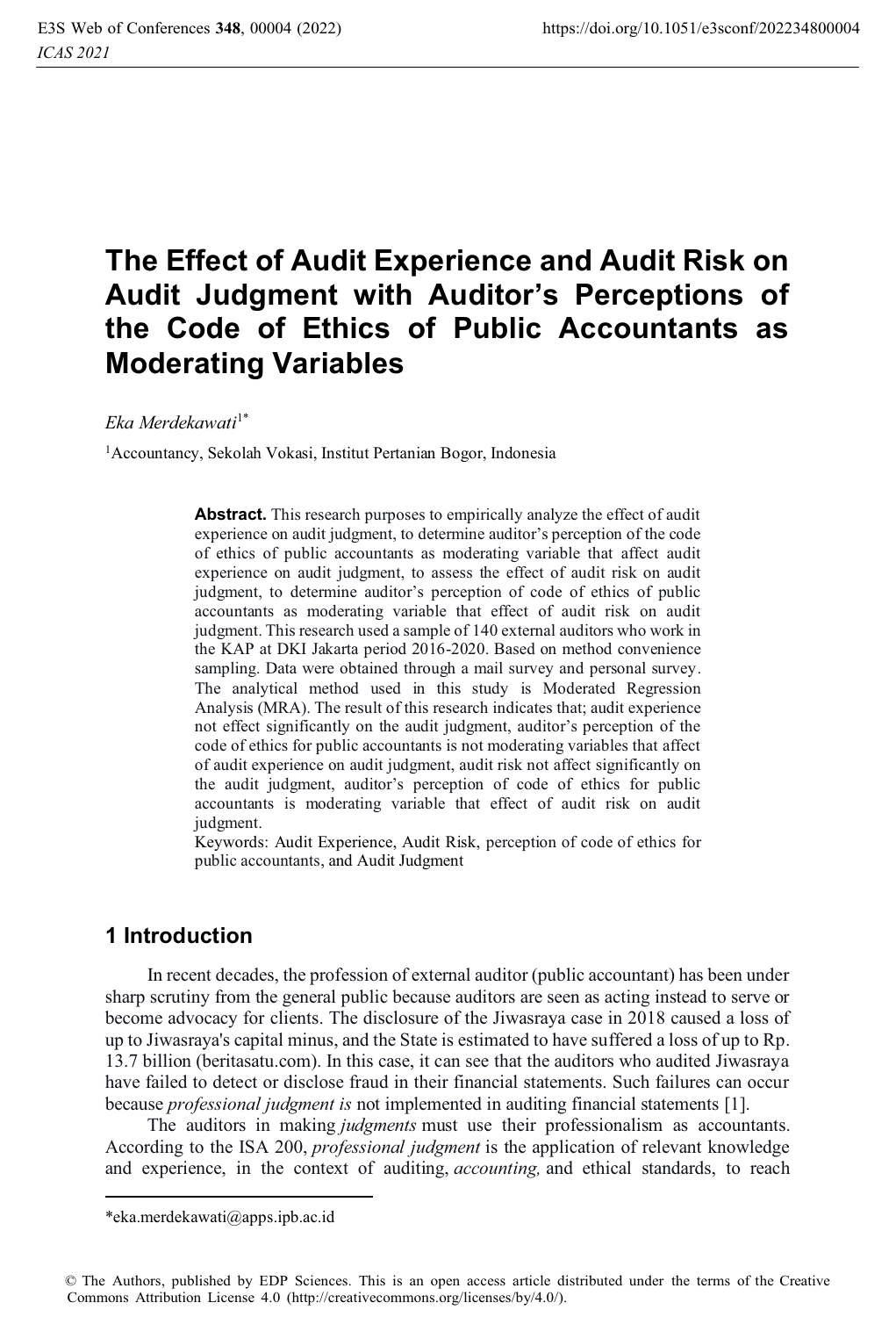appropriate decisions in situations or circumstances during the running of audit assignments and personal qualities, meaning that *judgment* differs among experienced auditors (but training and experience are intended to encourage consistency in *judgment).* 

Some experts conduct various studies on factors that influence audit *judgment.* Jayanti [3] conduct research that affects Independence, Experience, Complexity of Tasks, Pressures of Obedience, and Auditor Ethics on Audit *Judgment.* Auditor experience, locus of control, and knowledge of detecting errors positively affect audit judgment [4]. In addition, *audit judgment* can also be affected by audit risk. Audit risk occurs if the auditor, unwittingly, does not modify their opinion as appropriate on a financial statement containing material misstatements. The existence of standard audit reports in the examination of financial statements aims to obtain adequate (not absolute) confidence that the audited financial statements have been free from material misstatements. Rachmawati et al. [5] indicate that audit risk affects the auditor's judgment.

These audit and experience risk factors can also be influenced by one more element, namely the auditor's perception of the public accountant's code of conduct. This is in line with the fact that an external auditor is inseparable from ethics about the *judgment audit* process, dilemmas. The dilemma arises when an auditor is confronted with choices between values as opposed to the client, which asks the auditor to take actions that violate the standards of examination. It found that ethical perceptions affect audit *judgment* [6]. It is argued that the role of the code of ethics is essential in determining audit *judgment* [7]*.*

From the background above, the author is interested in researching whether the auditor's perception of the public accountant's code of conduct can strengthen the effect of the audit experience and audit risk on audit *judgment.* 

# **2 Literature Theory and Hypothesis Development**

#### **2.1 Effect of Audit Experience on Audit Judgment**

Some research shows that the auditor's experience contributes significantly to the *judgments* made by the auditor. Experience can also affect the auditor's predictive and detection ability against fraud to affect the *judgment* taken by the auditor. Experience is an important attribute that the auditor has.

Learning orientation has a more substantial effect on audit judgment performance than the objective orientation of performance approaches and performance avoidance. Selfefficacy mediates the effect of goal orientation when audit tasks are less complex than when tasks are more complex, so the audit experience affects decision making in audit judgment [8]. Pfulgrath et al. found that experience affects audit *judgment* [7]*.* Suraida [9] suggests that experience affects audit *judgment.* As for the research, Septyarini [14] and Tampubolon [15] say that the auditor's experience does not affect audit *judgment.* Based on the above understanding, it can be concluded the following research hypotheses:

H1: Experience has a significant effect on *audit judgment*.

#### **2.2 Auditor's Perception of Accountant Code of Ethics Can Moderate The Effect of Audit Experience On** *Audit Judgment*

The auditor's understanding of the code of ethics affects audit *judgment.* Perceptions between auditors and clients are sometimes different, which leads to conflict. Conflict situations occur when the auditor meets the client's demands meaning they are passing the rules or vice versa, and if the auditor does not complete the client's needs request, then the auditor will receive sanctions from the client in the form of possible termination of the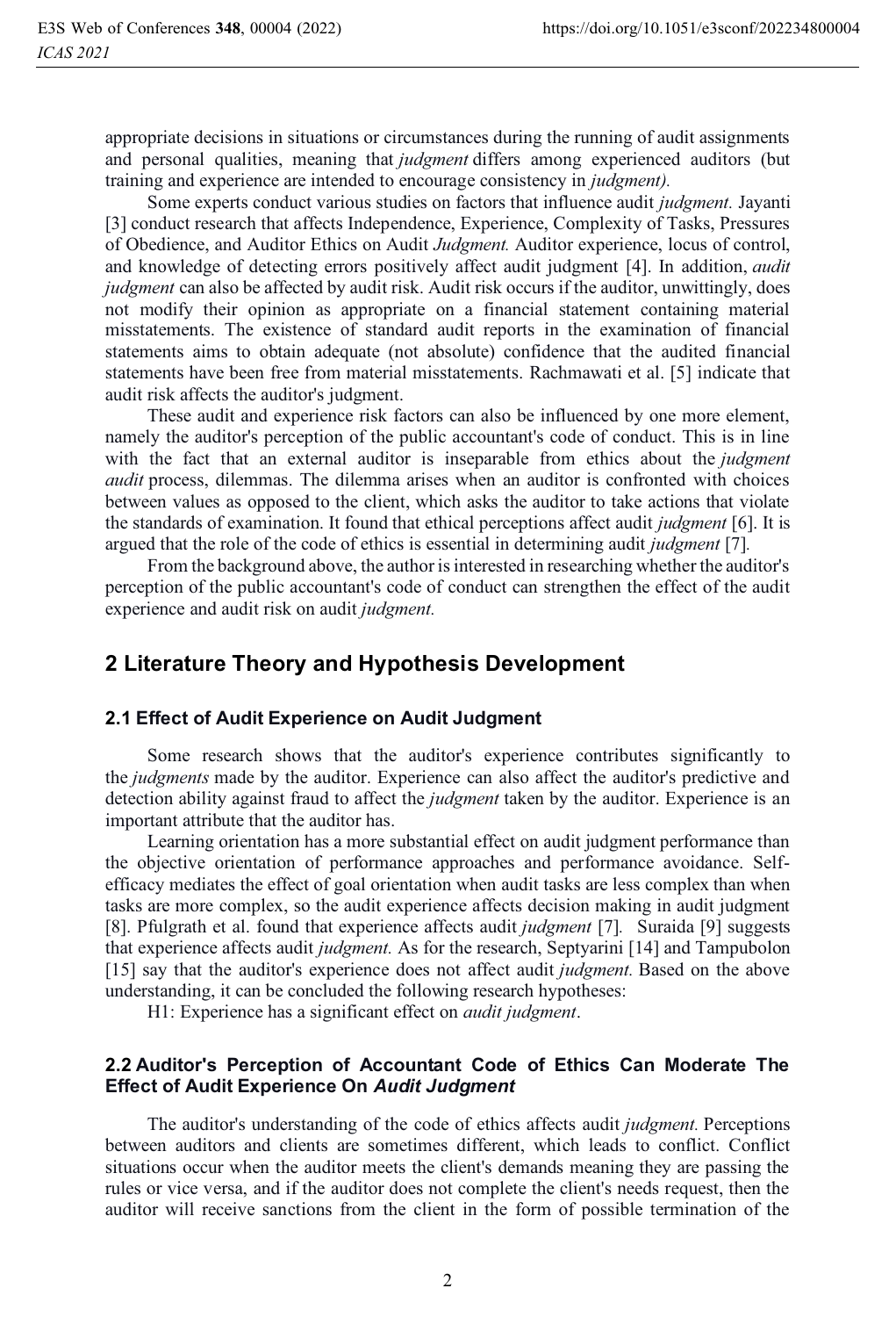assignment. Therefore, each ethical and moral perception plays an important role in the auditor's decision making. Fitriani and Daljono [6] Found that ethical perceptions affect audit *judgment.* It is argued that part of the code of ethics is essential in determining audit *judgment* [7]*.* An auditor who understands the code of ethics will tend to make the right *judgment* compared to an auditor who does not understand the code of ethics. It also reveals auditors with good ethics in obtaining information about client financial statements must be in accordance with established standards [10]. Based on the above understanding, it can be concluded the following research hypotheses:

H2: Auditor's Perception of Accountant Code of Ethics can Moderate the effect of Audit Experience On *Audit Judgment.*

#### **2.3 Effect of Audit Risk on** *Audit Judgment*

Audit risk occurs if the auditor, unwittingly, does not modify their opinion as appropriate on a financial statement containing material misstatements. Dutta [11] demonstrates that underestimating audit risk can occur if the audit risk model is used without explicitly considering the risks associated with fraud committed by management. It is revealed that audit risk affects the *skepticism of the auditor's professional* [9]*.* Rachmawati [5] indicate that audit risk affects the auditor's judgment. Based on the above understanding, it can be concluded the following research hypotheses:

H3: Audit risk has a significant effect on *audit judgment*

#### **2.4 Auditor's Perception of Accountant Code of Ethics can moderate the Effect of Audit Risk on** *Audit Judgment*

Audit risk is the risk of providing an improper audit opinion on financial statements that are materially misserved. The purpose of an audit is to reduce the risk of this audit to a low level that the auditor can accept. Ethics is important because the auditor must perform his duties as an opinion giver on financial statements. High ethics will be reflected in the auditor's attitudes, actions and behavior. Auditors with good ethics in obtaining information about the client's financial statements must be in accordance with established standards [10].

The research results [9] found that audit and ethical risks strongly affect the professional *skepticism* of auditors and the accuracy of the provision of auditor opinions by public accountants. It found the same thing that ethics affect professional *skepticism.* It was also found that ethical orientation is significant with a*udit judgment* [12]*.* Based on the above understanding, it can be concluded the following research hypotheses:

H4: Auditor's Perception of Accountant Code of Ethics can moderate the Effect of Audit Risk On *Audit Judgment.*

 The thinking model can present this research in Figure 1 below based on the theoretical study outlined earlier.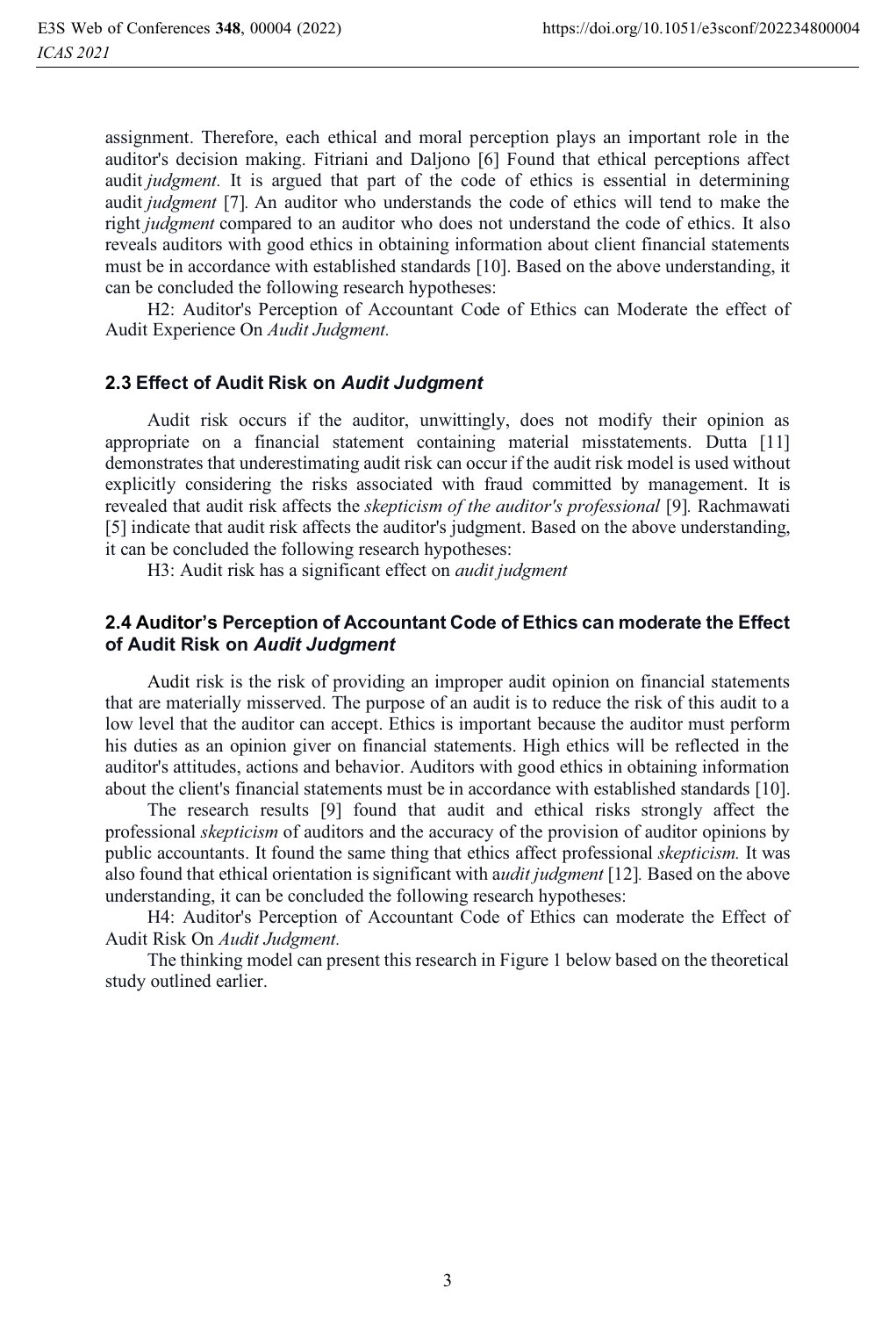

**Fig. 1.** Research Framework Model

# **3 Research Method**

This study used a population of external auditors working at the Public Accounting Firm (KAP) in Jakarta registered with the Indonesian Akuntan Association (IAI) Directory for 2016-2020. As for the sample in this study, there were 140 External Auditors in Jakarta. The sampling technique used in this study was the convenience sampling method. The respondent criteria were external auditors who work at the Public Accounting Firm (KAP) in Jakarta in accordance with the Director of the Indonesian Akuntan Association (IAI) in 2016- 2020 with work experience of at least one known. The data collection method used was the *mail survey* method and *personal survey.* The analytical method used in this study was *Moderated Regression Analysis* (MRA). MRA is a specialized application of multiple linear regression in which it contains elements of regression equation interaction (multiplication of two or more independent variables) [13].

# **4 Results and Discussion**

## **4.1 Research Instrument Test Result**

Testing of research instruments both in terms of validity and reliability of 137 respondents obtained that the results of the research instruments used were valid at a significance level of 5%, and the coefficient of reliability (Cronbach Alpha) was more significant than 0.6 [13].

The results of the normality test using the Kolmogorov-Smirnov test amounted to 0.909. Based on the testing criteria, because the probability value was  $> 0.05$ , it can conclude that the regression error (residue) data was a normal distribution. The heteroskedasticity test using the Glejser test showed that all variables have a Sig value more significant than the level of  $\alpha$  = 0.05%. This indicates that residual (error) that arises from the regression equation has the same variant or does not occur heteroskedasticity.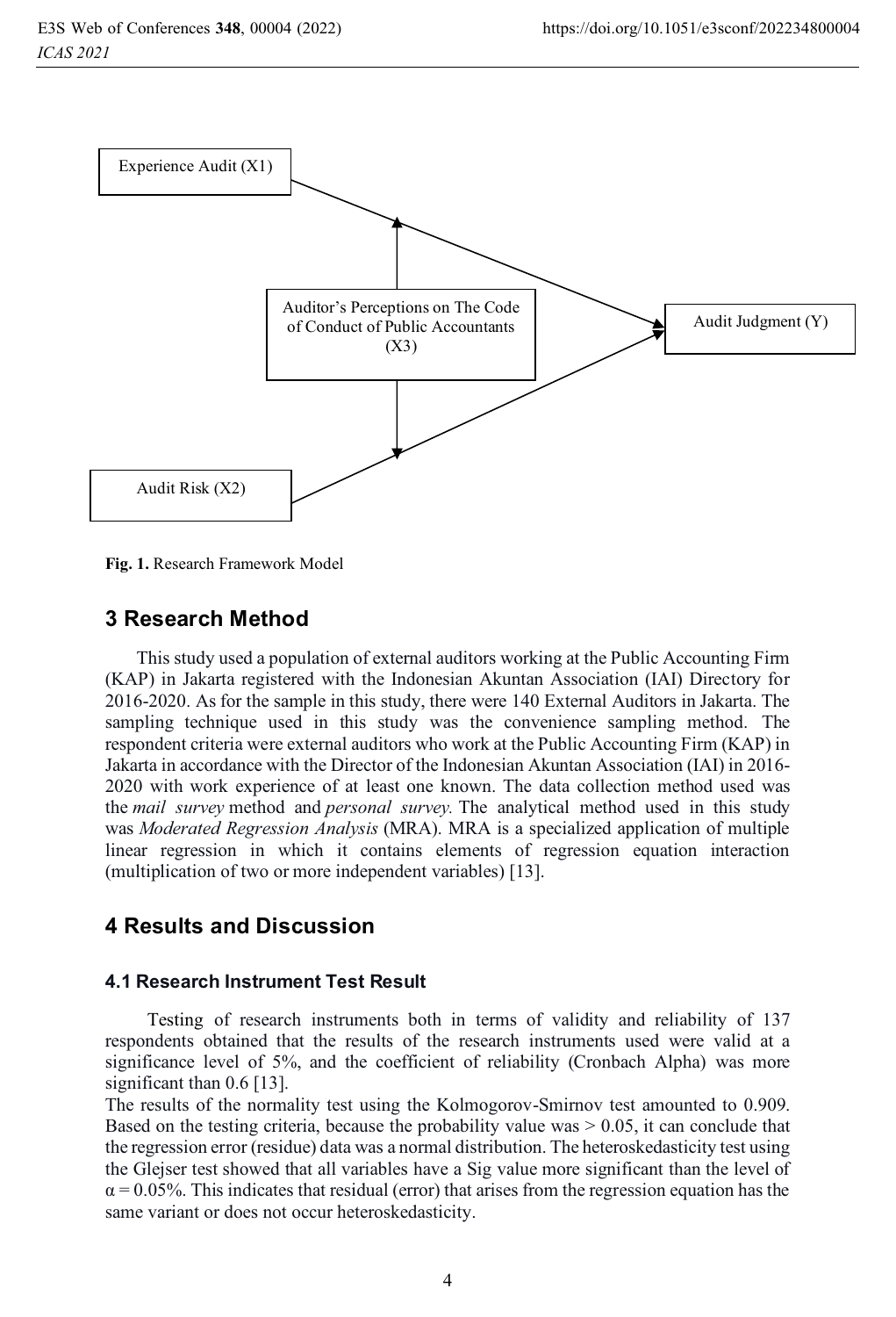# **4.2 Hypothesis Test Result**

The results of the statistical t test can be seen in Table 2 below.

| Model                  |            | Unstandardized Coefficients |            | Standardized<br>Coefficients | T        | Sig. |
|------------------------|------------|-----------------------------|------------|------------------------------|----------|------|
|                        |            | B                           | Std. Error | <b>B</b> eta                 |          |      |
|                        | (Constant) | 9.188                       | 3,859      |                              | 2,381    | .019 |
|                        | <b>PA</b>  | ,055                        | ,893       | ,053                         | ,061     | ,951 |
|                        | <b>RA</b>  | $-1,430$                    | ,926       | $-1,377$                     | $-1,543$ | ,125 |
|                        | <b>KEA</b> | $-1,795$                    | ,905       | $-1,749$                     | $-1,984$ | .049 |
|                        | PA* KEA    | .045                        | ,205       | ,313                         | ,222     | ,825 |
|                        | RA*KEA     | .410                        | ,219       | 2,888                        | 1,876    | ,063 |
| Dependent Variable: AJ |            |                             |            |                              |          |      |

#### **Table 2.** Statistical Test Results

Source: SPSS 20.0

The results of the equation using coefficients are as follows:

## *AJ = 9,188 - 0,55 PA - 1,430 RA - 1,795 KEA + 0,045 PA\*KEA + 0,410 RA\*KEA + ε*

1. Audit Experience on *Audit Judgment*

From the results of the test t, it is known that the value of t-calculated Audit Experience to *Audit Judgment* is 0.061 with a significance level of 0.951(≥0.1). It can then conclude that hypothesis 1 ( $H<sub>1</sub>$ ) is rejected, which means the audit experience does not affect the *audit judgment.*

2. Experience auditing *judgment with* auditors' perception of the code of ethics of public accountants as a moderation variable.

From the results of the test t, it is known that the value of t-calculate the audit experience of *audit judgment* with the auditor's perception of the public accountant's code of ethics as a moderation variable of 0.222 with a significance level of 0.825 ( $\geq$ 0.1). It can then conclude that hypothesis 2(H2) is rejected, which means that the audit experience with auditor perception variables about the public accountant's code of ethics as moderation does not significantly affect the Audit *Judgment* so that the auditor's perception of the public accountant's code of ethics is not a moderating variable but is an intervening, exogen, antecedent or predictor.

- 3. Risks of Audit Audit to *Audit Judgment* From the results of the test t, it is known that the value of t-calculated Audit Risk to *Audit Judgment* amounted to -1.543 with a significance level of 0.125 (>0.1). It can then conclude that hypothesis 3 (H3) is rejected, which means that audit risk has no effect on *audit judgment.*
- 4. Audit Risk to *Audit Judgment* with auditor's Perception of Public Accountant Code of Ethics as Moderation Variable.

From the results of the test t, it is known that the value of t-calculate the risk of the audit against *the audit judgment* with the auditor's perception of the public accountant's code of ethics as a moderation variable of 1.876 with a significance level of 0.063 ( $\leq 0.1$ ). It can then conclude that hypothesis  $4 \times (H_4)$  is accepted, which means there is a positive influence of audit risk on *audit judgment* with the auditor's perception of the public accountant's code of ethics as a moderation variable. The risk of auditing the *audit judgment* with the auditor's perception of the public accountant's code of ethics as a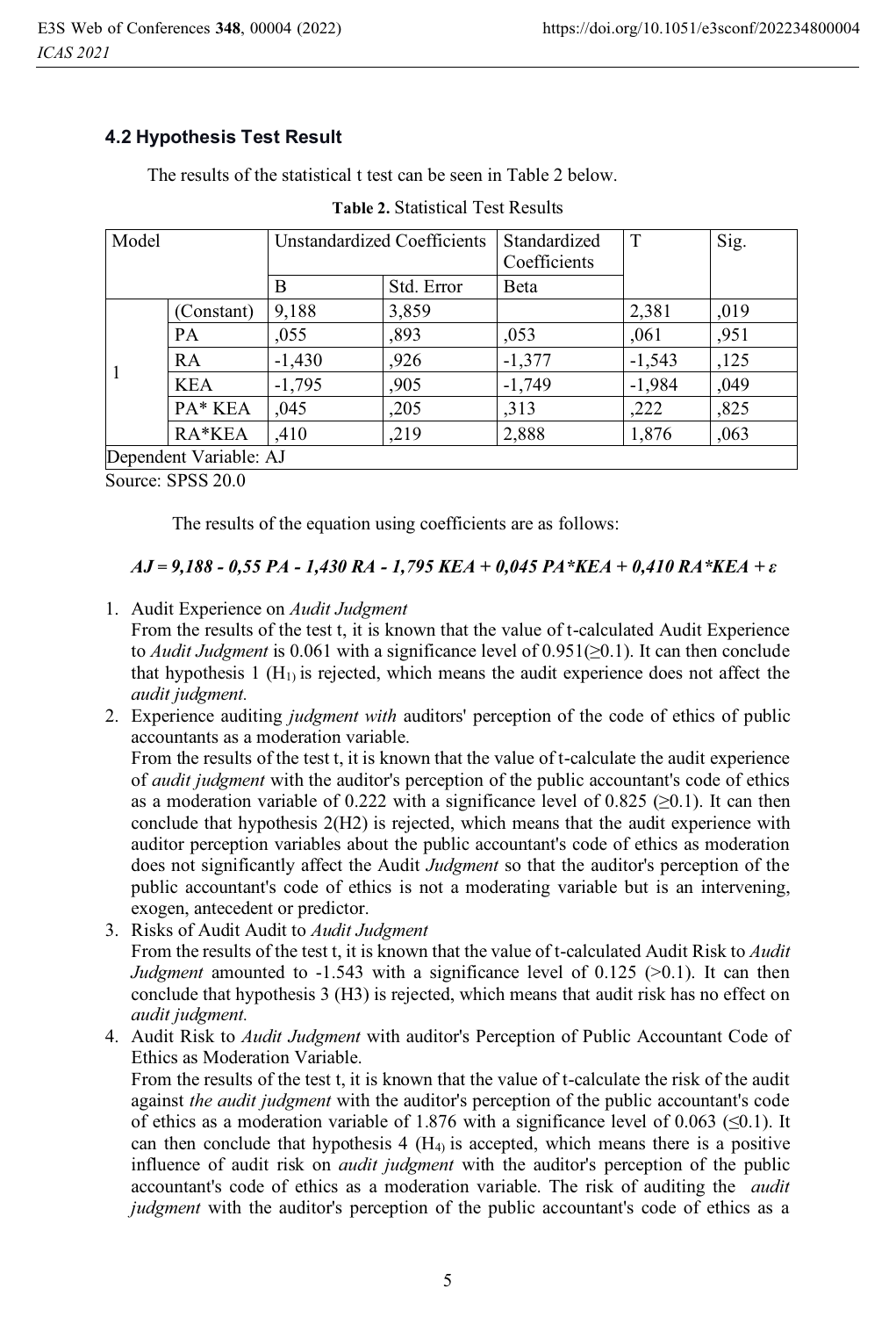moderation variable is included in the type of quadrant moderator variable 3, namely *quasi moderator* (pseudo moderator), where the auditor's perception of the public accountant's code of ethics relates to *the audit judgment* and the auditor's perception of the public accountant's code of ethics as a moderation variable when interacting with audit risk has a significant effect on audit *judgment.*

### **4.3 Discussion of Research Result**

#### *4.3.1 Effect of Audit Experience on Audit Judgment*

From the results of data analysis and hypothesis testing above, it is known that the audit experience does not affect *audit judgment,* so we can conclude that the results of this study do not support the hypothesis that the audit experience affects audit *judgment.* That is because the sampling procedure is not perfect. After all, the number of respondents is not too large, and work experience as an auditor is dominated by 78 (56.9%) experienced 0-2 years, 37 (27.0%) experienced 2-5 years, 9 (6.6%) experienced 5-10 years and 10 (9.5%) experience >10 years. In addition, the positions resulting from respondents were uneven, especially among managers and partners, but who answered the most to junior auditors by 72 (52.6%), seniors by 51 (37.2%), managers by 8 (5.8%), and partners by 6 (4.4%).

 So that the auditor in making an audit consideration (audit judgment) has no effect because the respondent is generally a junior and senior auditor who in his duties as a member in a team only while who will make the *audit judgment* is the manager and partner. The results of this study are in line with Septyarini [14] and Tampubolon [15], which say that the auditor's experience does not affect *audit judgment.* However, it does not support the results of Pfulgrath [7] and Suraida [9], which suggest that experience has an important role in determining *audit judgment.*

Based on cognitive theory, practices in the field of auditing as independent auditors can be a means of learning and experience for auditors. The auditor will integrate the experience and knowledge in carrying out future tasks. So that the auditor's expertise and knowledge will continuously develop and support the auditor to make *professional* judgments.

## *4.3.2 Auditor's Perception of Accountant Code of Ethics can Moderate the Effect of Audit Experience on Audit Judgment*

From the results of data analysis and hypothesis testing above, it is known that the auditor's variable of the public accountant's code of ethics is not a moderating variable but an intervening, exogen, antecedent, or predictor. Thus, the auditor's association with a high accountant's code of conduct does not strengthen the relationship between the audit experience and the *Audit Judgment.* So, the results of this study do not support hypothesis 2.

The code of ethics established by the Indonesian Accountants Association (IAI) is an indicator of the auditor's perception variables about the public accountant's code of ethics, namely professional responsibility, public interest, integrity, objectivity, competence, professional ingenuity and prudence, confidentiality, and professional behavior. The auditor's perception of the public accountant's code of conduct is not a moderating variable that can affect the experience of audit *judgment,* this can happen because accountants are often faced with a situation of dilemmas that cause and allow accountants cannot be independent. Conflict situations occur if the auditor meets the client's demands meaning he is violating the rules or vice versa. If the auditor does not meet the client's requests, then the auditor will receive sanctions from the client in the form of a possible termination of the assignment. This audit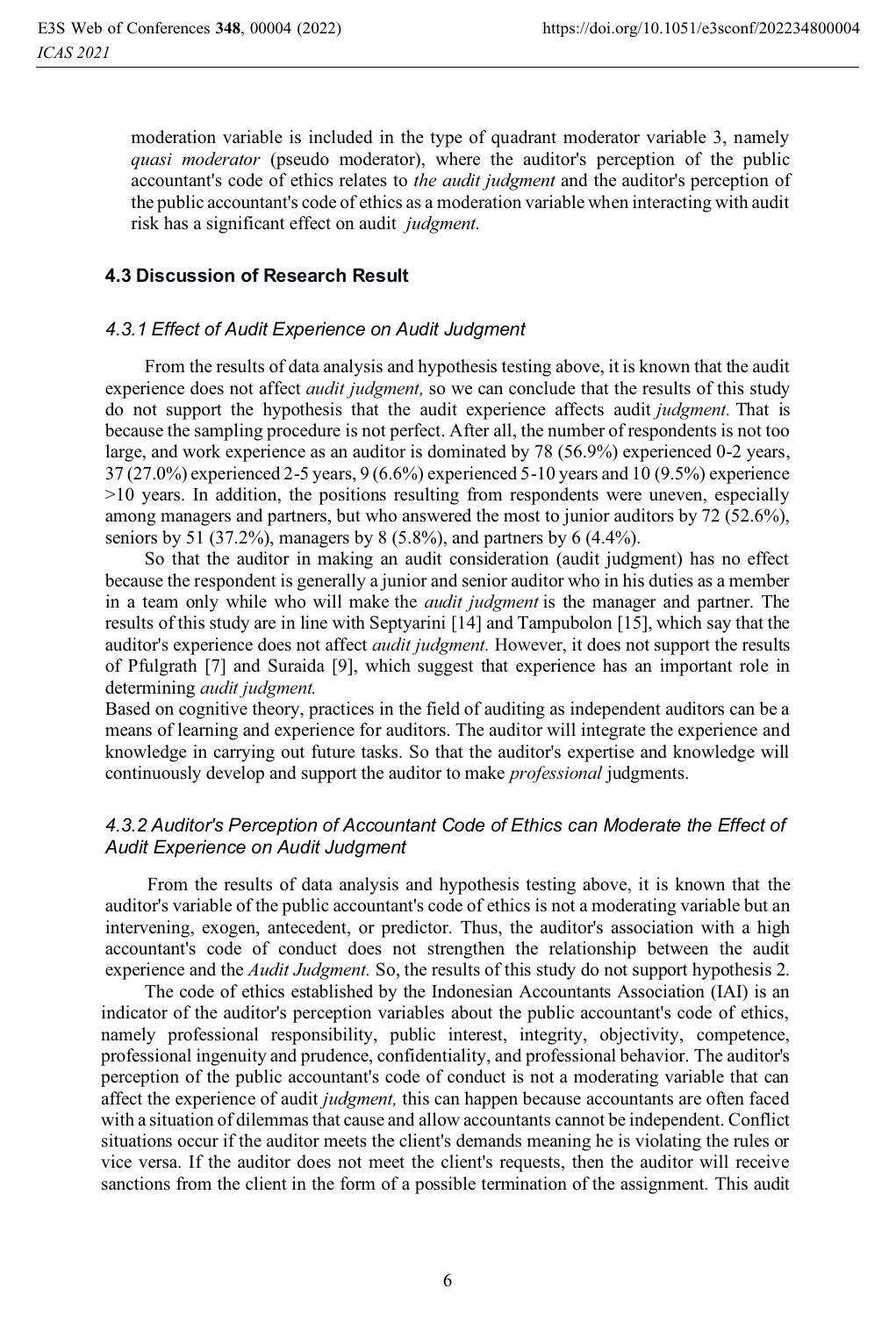conflict will develop into an ethical dilemma when the auditor must make judgments regardless of the auditor having longer or shorter experience.

 It is stated that the role of experience and code of ethics is very important in determining *audit* judgment [7]. An auditor who understands the code of ethics will tend to make the proper *judgment* compared to an auditor who does not understand the code of ethics. However, the auditor's perception of the public accountant's code of conduct is not determined by the magnitude or length of time a person becomes an auditor. So more experienced auditors don't necessarily have a better perception of an accountant's code of conduct than an inexperienced auditor. Thus, the auditor's perception of the public accountant's code of conduct is not a moderating variable to not strengthen the relationship between the audit experience and the audit *judgment.*

#### *4.3.3 Effect of Audit Risk on Audit Judgment*

From the results of data analysis and hypothesis testing above, it is known that audit risk has no effects *on audit judgment,* so it can conclude that the results of this study do not support hypothesis three that states that audit risk affects *audit judgment.* That is because the sampling procedure is not perfect. After all, the number of respondents is not too large. The positions resulting from respondents are uneven, especially among managers and partners but who answer the most to junior auditors by 72 (52.6%), seniors by 51 (37.2%), managers by 8 (5.8%), and partners 6 (4.4%).

Managers or partners make audit risk before the audit process is carried out, so the audit risk does not affect *audit judgment* because respondents in this study are generally junior and senior auditors who are in their duties as members in a team only while those who will make audit *judgments* are managers and partners. The results of this study do not support the results of Suraida [9] and Rachmawati et al. [5] indicate that audit risk affects the auditor's judgment. Dutta [11] demonstrates that underestimating audit risk can occur if the audit risk model is used without explicitly considering the risks associated with fraud committed by management.

Inherent risk, control risk, and detection risk are indicators of audit risk variables. According to ISA 200.A34, the risk of material misstatements can occur at two levels: at the level of the overall financial statements and the level of assertion for the types of reports, account balances, and disclosures. ISA 200 A says that auditors are not expected to, and cannot, reduce the audit risk to zero and therefore cannot obtain absolute insurance that financial statements are free from material misstatements caused by fraud or misconduct. That is due to the innate constraints in an audit that cause most audit evidence (which is the basis for the auditor's conclusions and opinions) to be *persuasive* and not *conclusive.* The inherent constraints in an audit arise from: the nature of financial reporting, the nature of audit procedures, and the need for the audit to be carried out within a decent period and at a decent cost [2].

# *4.3.4 Auditor's Perception of Accountant Code of Ethics can Moderate the Effect of Audit Risk on Audit Judgment*

From the results of data analysis and hypothesis testing above, it is known that the auditor's perception variable about the public accountant's code of ethics is a moderating variable because of the interaction of audit risk to audit *judgment* with the auditor's perception of the public accountant's code of ethics as a moderation variable, including the type of quadrant moderation variable 3, namely *quasi moderator* (pseudo moderator). Thus, the auditor's association with a high accountant's code of conduct strengthens the relationship between audit risk to *Audit Judgment.* So, the results of this study support hypothesis 4.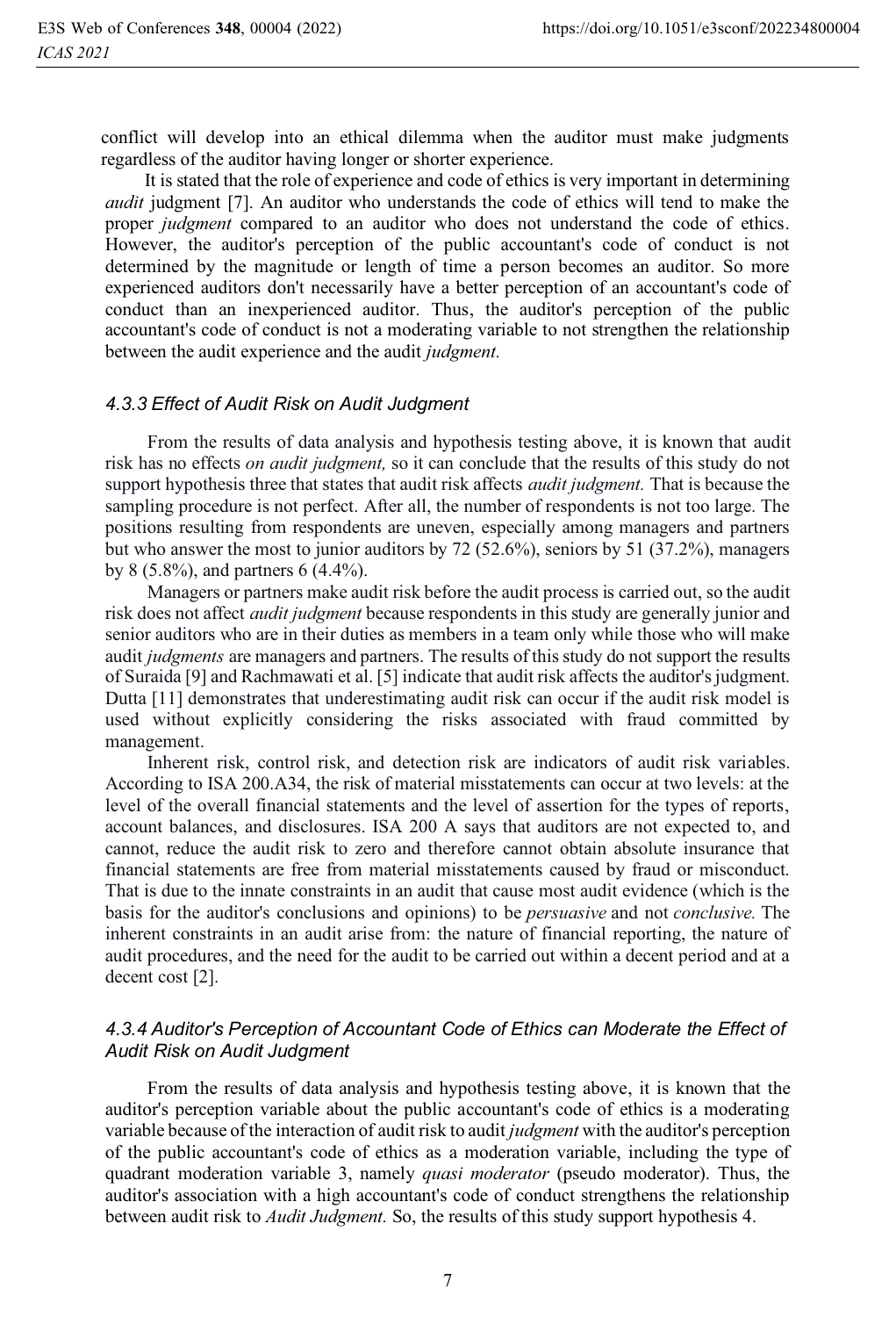The role of audit risk and code of ethics is significant in determining *audit* judgment [9]. An auditor who understands the code of ethics will tend to make the proper *judgment* compared to an auditor who does not understand the code of ethics. Can determine the auditor's perception of the public accountant's code of ethics by the auditor's ability to detect audit risks. So, an auditor who can minimize the risk of auditing by not committing violations that have been implemented in conducting audits and complying with the code of ethics as an accountant in carrying out his duties will affect the *audit judgment.* Thus, the auditor's perception of the public accountant's code of ethics is a moderating variable.

The code of ethics established by the Indonesian Accountants Association (IAI) is an indicator of the auditor's perception variables about the public accountant's code of ethics, namely professional responsibility, public interest, integrity, objectivity, competence, professional discernment and prudence, confidentiality, and *professional* behaviour. The auditor's perception of the public accountant's code of ethics is a moderating variable that can affect audit risk to audit judgment. However, auditors are often faced with situations of dilemmas that cause and allow auditors to be independent. Still, the auditor's perception of a high public accountant's code of conduct can strengthen the relationship between audit risk to audit *judgment.*

# **5 Conclusions, Limitations and Suggestions**

### **5.1 Conclusions**

 Based on the results of research and improvement outlined in the previous chapter, the following conclusions are: Audit experience does not affect *audit judgment.* This hypothesis one is rejected. This indicates that the audit experience does not affect the *judgments* made by the auditor. Auditors' perceptions of the public accountant's code of conduct cannot moderate the influence of experience on *audit judgment.* This hypothesis two is rejected which means that the auditor's perception of the public accountant's code of ethics is not a moderating variable. Audit risk does not affect *audit judgment.* This hypothesis three is rejected, this indicates that the audit risk does not affect *judgment* made by the auditor. Auditors' perception of the public accountant's code of ethics can moderate the effect of audit risk on *audit judgment.* This hypothesis four is accepted, which means that the auditor's perception of the public accountant's code of ethics is a variable moderating.

#### **5.2 Limitations of Research**

 This research is basically in accordance with research procedures and meets the methodological principles of analysis. However, admittedly the results of this study, there are still shortcomings that can affect the results of this study. The author has made efforts and efforts to avoid things that can reduce the results of this study, but because of the lack of maximum collection of sample data, the busyness of the auditors because the process of taking questionnaires along with the activities of auditors is dense so that it could be that the respondents, in this case, external auditors fill it out in accordance with their conclusions and not based on the reality that happened and experienced by the auditor, so it isn't to distinguish the objective and subjective views that respondents may give.

## **5.3 Suggestions**

This research in the future is expected to present more qualified research results with several things including further research is recommended for filling out questionnaires that